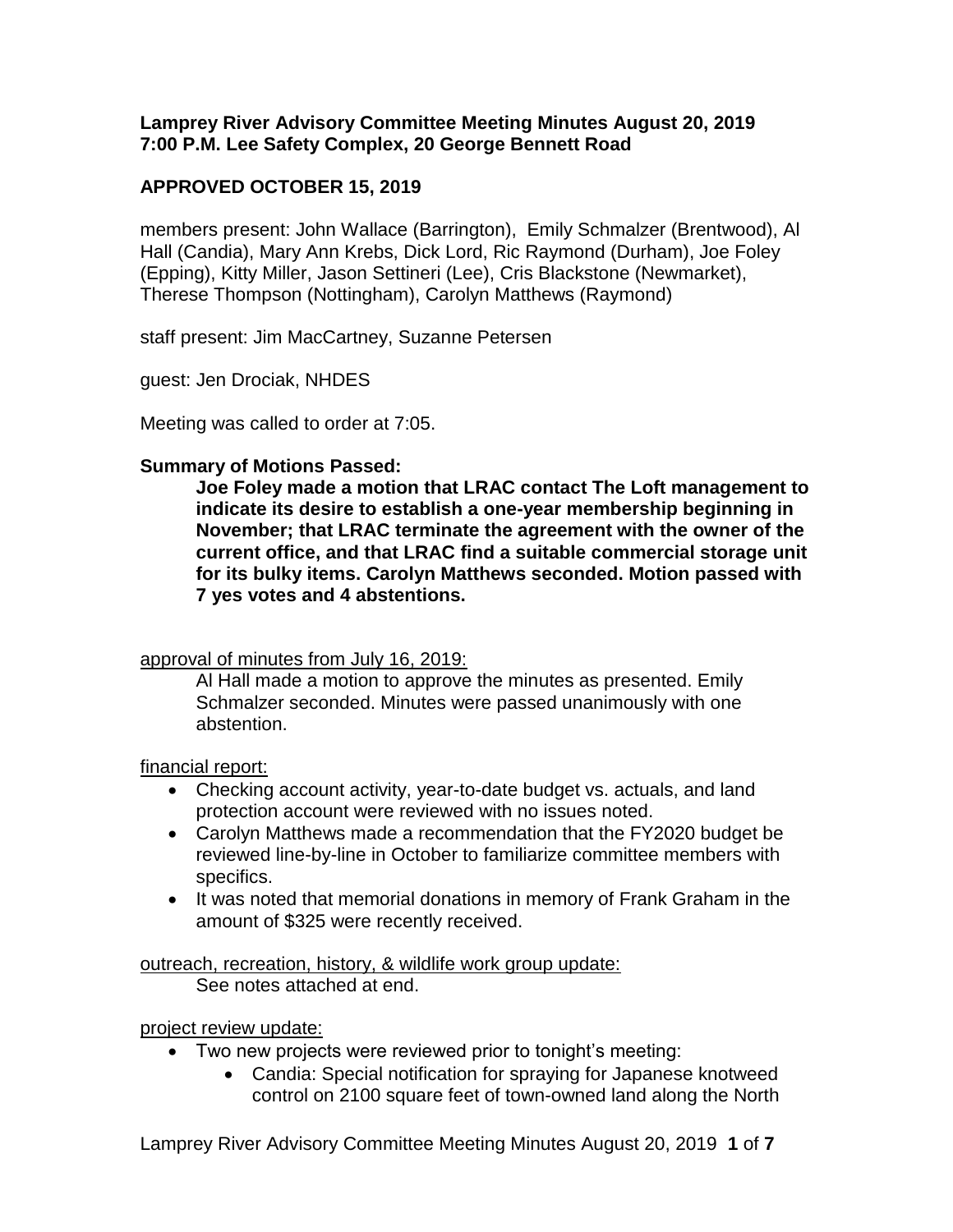Branch River. Main comment was to keep Town of Raymond informed.

- Nottingham: Wetland permit application to build a single driveway that includes two culverts through what appears to be scrub-brush habitat to reach two buildable lots on Gerrish Drive. Blanding's and spotted turtles, small whorled pogonia, and black racers potentially on site.
- Addendum to Epping, Fecteau alteration of terrain to remove former railway berm: Recent information shared by the Epping Conservation Commission indicates that the project area contains abundant (invasive) black swallow-wort. The group agreed to submit an addendum to support the ECC's request that all reasonable measures be taken to ensure that all plant fragments be removed from the site and disposed of properly to prevent further spread of the plants.

# LRWA update:

- Work is in progress with UNH Cooperative Ext. and NHDES Soak up the Rain to organize a workshop on Landscaping at the Water's Edge for riparian homeowners.
- An intern has been acquired. Work will focus on aerial photography and expanding experiences along the river.
- The fall newsletter will be mailed next week. The data base of recipients has been increased, including 93 riparian landowners from Raymond.
- Cris will attend a regional workshop on PFAS on Sept. 18.
- A partnership between LRWA and occupational and physical therapists is being developed to learn about adaptability equipment and techniques for getting physically challenged people onto the river.
- The LRWA Instagram feed has 277 followers, with about 250 apparently legitimate.
- The big goal at present is to update the website.
- The annual meeting & dinner is scheduled for October 16 in the Lee Grange Hall.

town updates:

- Nottingham: The master plan committee has been dissolved. A professional planner has been hired to lead the update effort.
- Candia: Old Home day is September 24.
- Barrington: The co-occurrence mapping project is wrapping up. A presentation will be made to the LRAC in October.
- Raymond:
	- o The Oma Can-Canoe triathlon is scheduled for September 14.
	- o Roadside signs indicate a new subdivision will be going in. Plans were reviewed some time ago and work can begin.
	- o All Hall (Candia) mentioned that he had seen signs advertising a new development in Raymond. Carolyn Matthews said that several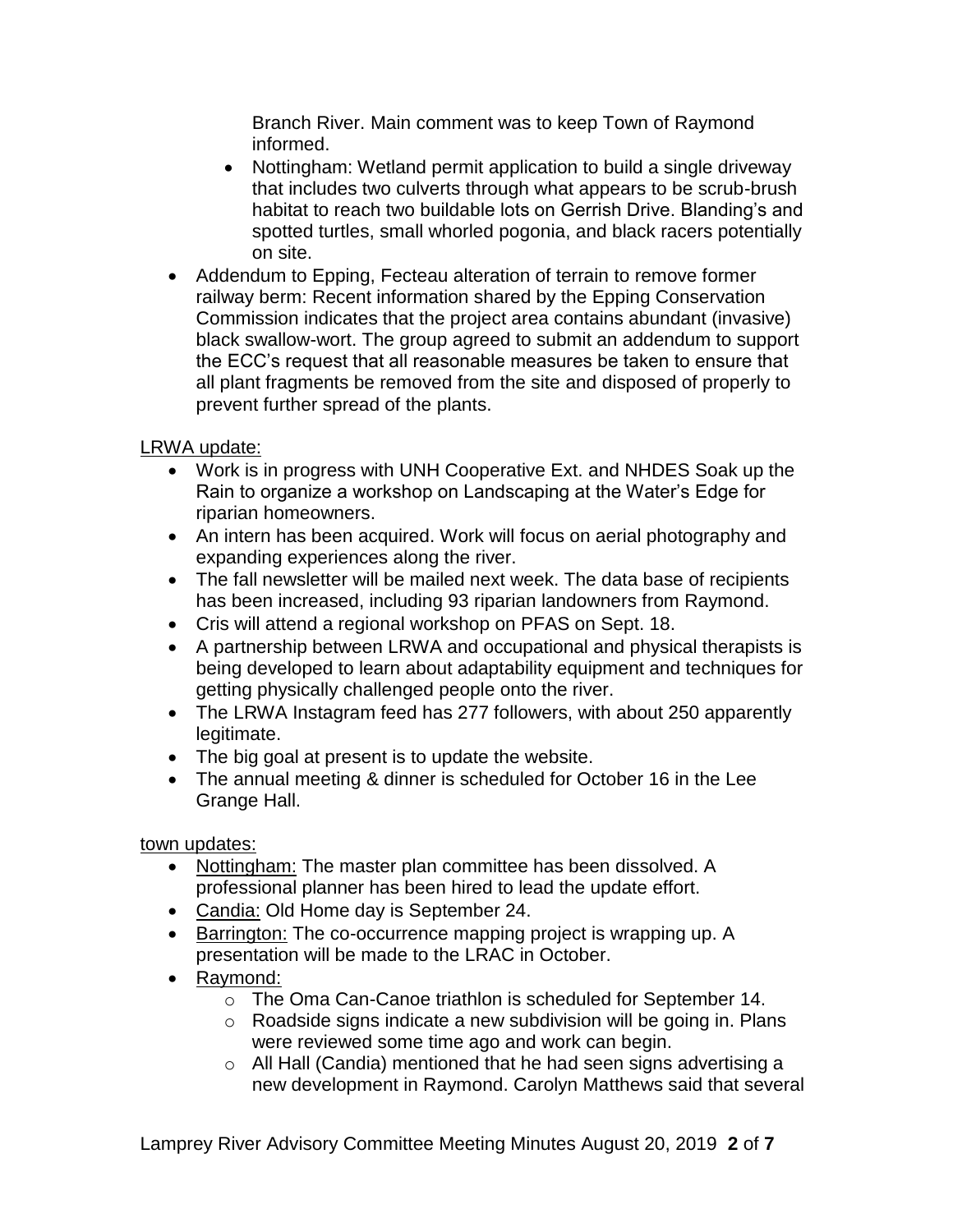developments approved prior to and during the recession were now going forward in Raymond.

# David Carroll video proposal:

The outreach committee met with videographer Bill Rogers regarding use of an interview with David Carroll from 2009. Two videos for You Tube were proposed with additional footage recommended. Total package proposal was up to \$3750. The outreach group recommended allowing up to \$4000. Since this is under the \$5000 workgroup discretionary threshold, the full committee did not need to hold a formal vote. Joe raised the issue that this should be a nonpartisan video.

discussion regarding possibly moving the office to The Loft in Newmarket:

- Cris Blackstone, chair of the LRAC subcommittee office alternatives, led a discussion …."
- Three office sub-committee members (Cris Blackstone, Mary Ann Krebs, and the outreach specialist) visited the space on August 1, 2019 keeping LRAC's needs in mind. Three office subcommittee members were unable to attend the tour (Therese Thompson, Carolyn Matthews who was out of town but had already seen The Loft and sent positive comments; and Jerry Martin who also sent positive comments).
- \$300/month grants the lessee use of a small private office space, mixeduse open public space, a kitchenette, bathrooms, free parking, and small conference room for private meetings. Space is mostly handicap accessible. One year lease/membership required. Required one year's payment in advance might be negotiable. The office will be available in November.
- Positive aspects include trendy atmosphere, possibility of small sign for publicity, very reasonable rate for local real estate, and potential for expanding outreach offerings.
- Several shortcomings were noted: Because the office area is small, it will not accommodate LRAC bulky items; LRAC will need to rent a storage space for those items. Conference room is very small and windowless; special arrangements might need to be made to accommodate larger meetings. Keyless entry will require contacting the property manager for access after-hours.
- This is not a joint rental with LRWA.
- Joe Foley asked if there was any support for continuing to use the present office in Durham. There was none. Nobody had any memory or evidence of a formal agreement for use of the Durham space, so leaving would not constitute a breach of agreement or default on a lease. The owners of the current space have been very considerate in renting it to us over the years.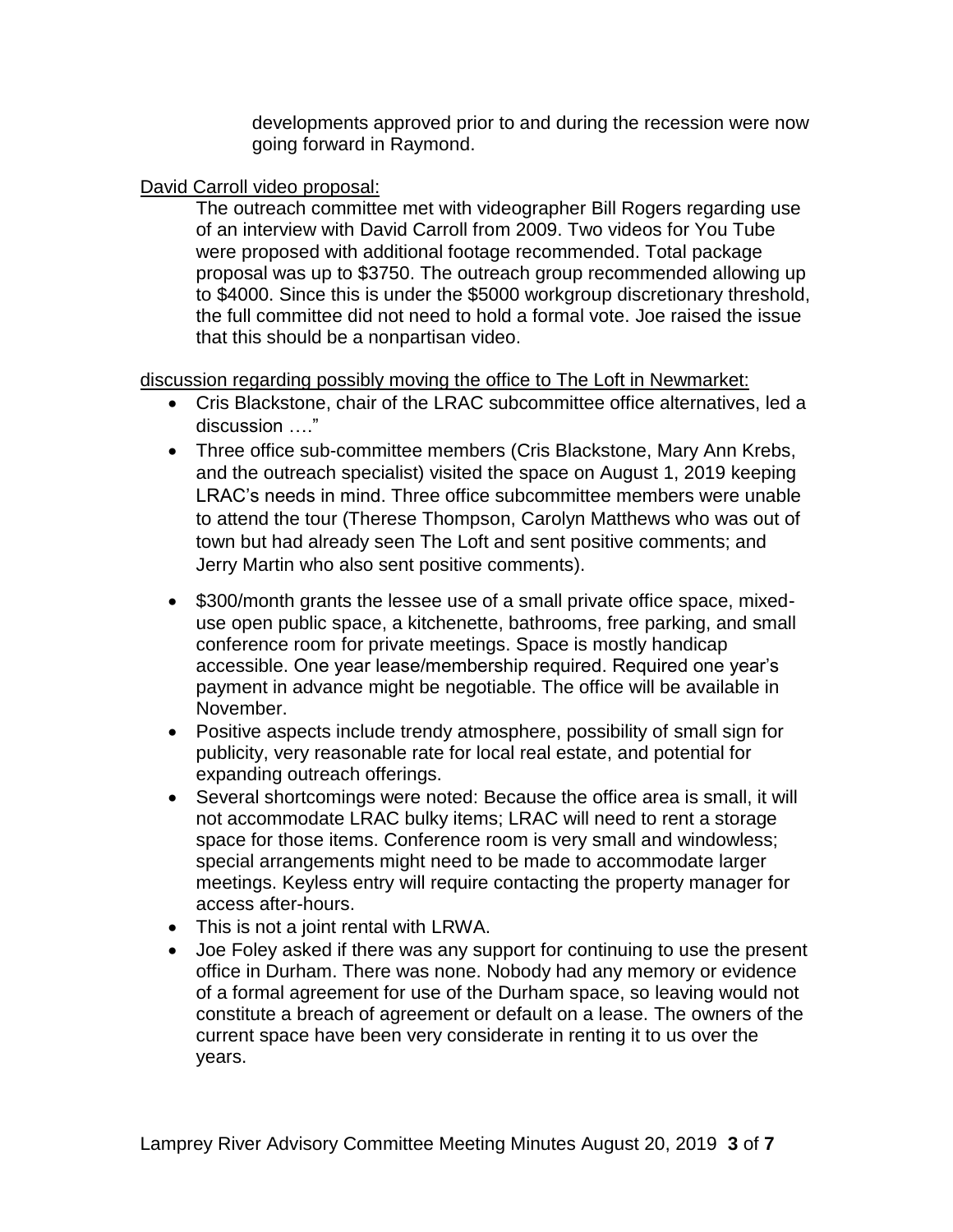- Cris Blackstone indicated that the office at the Loft might not be held for LRAC if LRAC did not make a decision in the very near future. Failure to act now would probably result in the loss of this opportunity.
- **Joe Foley made a motion that LRAC contact The Loft management to indicate its desire to establish a one-year membership beginning in November, that LRAC terminate the agreement with the owner of the current office, and that LRAC find a suitable commercial storage space for its bulky items. Carolyn Matthews seconded. Motion passed with 7 yes votes and 4 abstentions.**

## other:

- The FY2020 year will begin October 1. This is the last year of the five-year cooperative agreement, so we face an added incentive to complete projects. Please review the management plan and propose projects. Digitizing old reports in the office should be undertaken.
- At last month's meeting, interest in an upper-watershed recreation map was renewed. Walking trails and some blue trails are being mapped as part of a state-wide Trail Finder website, but we also need to know about local picnic and historic sites along the rivers as well as safe roads for cycling. Each of the upper towns will be asked to submit a list of publically accessible river recreation sites for inclusion in the LRAC map that the outreach/rec/history/wildlife group will create.
- A suggestion was made to add a progress report on the Loft space usage to the May 2020 agenda.

## adjournment:

Al Hall made a motion to adjourn. Dick Lord seconded. Meeting was adjourned at 8:42.

# **ATTACHMENTS:**

**Outreach, Rec, History, & Wildlife Meeting Notes August 7, 2019**

members present: Mary Ann Krebs, Dick Lord, Kitty Miller, Suzanne Petersen, Therese **Thompson** 

## **Cris Blackstone and Carolyn Matthews were out of town and unable to aid the discussion.**

David Carroll video with Bill Rogers:

Bill was invited to attend to discuss possibilities for using footage of David Carroll from 2009 for one or two new videos. The footage is in a format he can utilize. Upon reviewing the content, he believes we have enough good material to make two videos:

 One video would be geared to land conservation professionals and supporters with a focus on balancing the needs of people to enjoy nature and the needs of nature to have little or no interaction with people. Most of the material needed is contained within the existing footage.

Lamprey River Advisory Committee Meeting Minutes August 20, 2019 **4** of **7**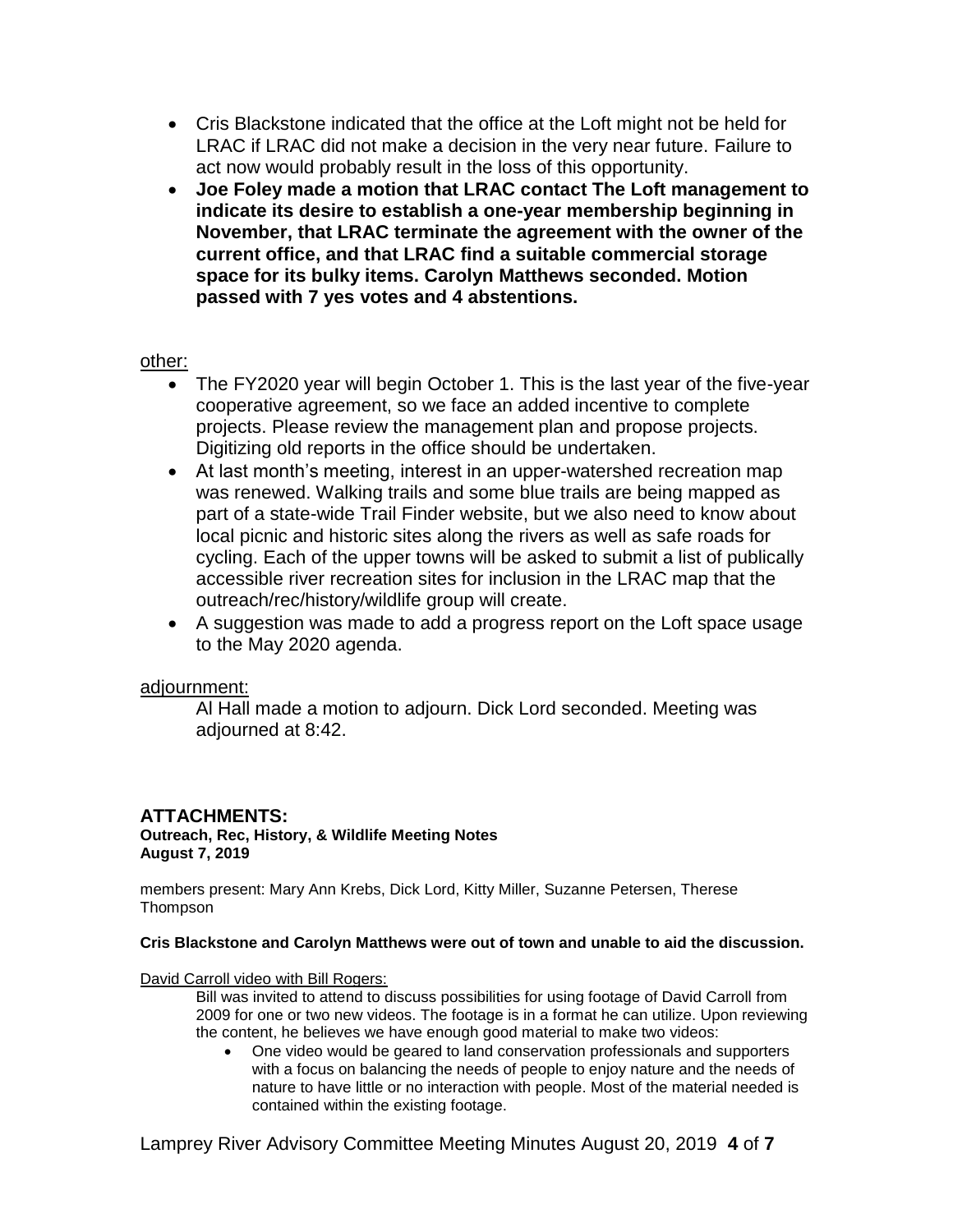The second video would be geared to the general public and would focus on David Carroll as a creative, passionate force who has translated youthful joy of nature into an enduring message to engage others to protect nature. Additional material such as examples of David's art and drone footage of the river would greatly enhance existing footage.

The videos would be placed on You Tube with 3 or 4 hard-copy DVDs that we can have as back-up and use for outreach. The estimated cost to do the two videos using existing footage is \$3000. Drone footage would potentially add another \$700.

After Bill left, **the group voted unanimously to bring this two-video proposal to the full committee and recommend supporting the project up to \$4000, with funding coming from the community grants budget as a workgroup-initiated project**.

#### upper watershed recreation map with Emma Tutein:

One of the goals of the management plan is to create a rec map similar to the W&S rec map for the upper watershed. Initials efforts to this end were attempted 2 or 3 years ago, but the project fell through the cracks. Emma has been working with partners to create a trail finder website for the NH seacoast. The focus of the work is public walking trails on town-owned land or conservation land on which owners allow public use. A secondary focus is on blue trails, denoting public canoe access points and river-side amenities.

In addition to public walking trails and canoe access points, the group would like to include cyclist-friendly road tours and local river-based historical sites. The LRAC map would be available on-line, but hard copies would also be available.

The NH Trail Finder website is still in progress and no major publicity has been pursued. The final website should be ready within a year and will be similar to https://www.mainetrailfinder.com/. LRAC's website is probably not going to be able to handle hosting the large amount of data involved, so a link to the bigger Trail Finder website would be desirable.

Next steps:

- LRAC will ask upper watershed towns to provide information about riverside trails and amenities so we can build a list of sites and related content to be included on the map. UNH Cooperative Extension is already working with towns and SELT to upload walking trails.
- Suzanne will confer with Seven Rivers and Rivers for Change for critical on-thewater details.
- Emma will look into the feasibility of having Trail Finder search by region, such as the LR watershed. She estimates that showcasing the LR area might require \$200-\$500.

#### Tilton Conservation Area update:

Two bridges have been built on the floodplain trail and one remains to be built. We are waiting for receipts for materials and wetlands permit fee. Once that is done, we can finalize the budget and determine how much Epping owes the LRAC for signage. The Epping CC was requested to host a public walk along the trail before turning in the final report.

Preston and Jim have been contacted by the ECC to begin planning for the canoe access restructuring. A community grant to support the effort will be sought for next summer in all likelihood.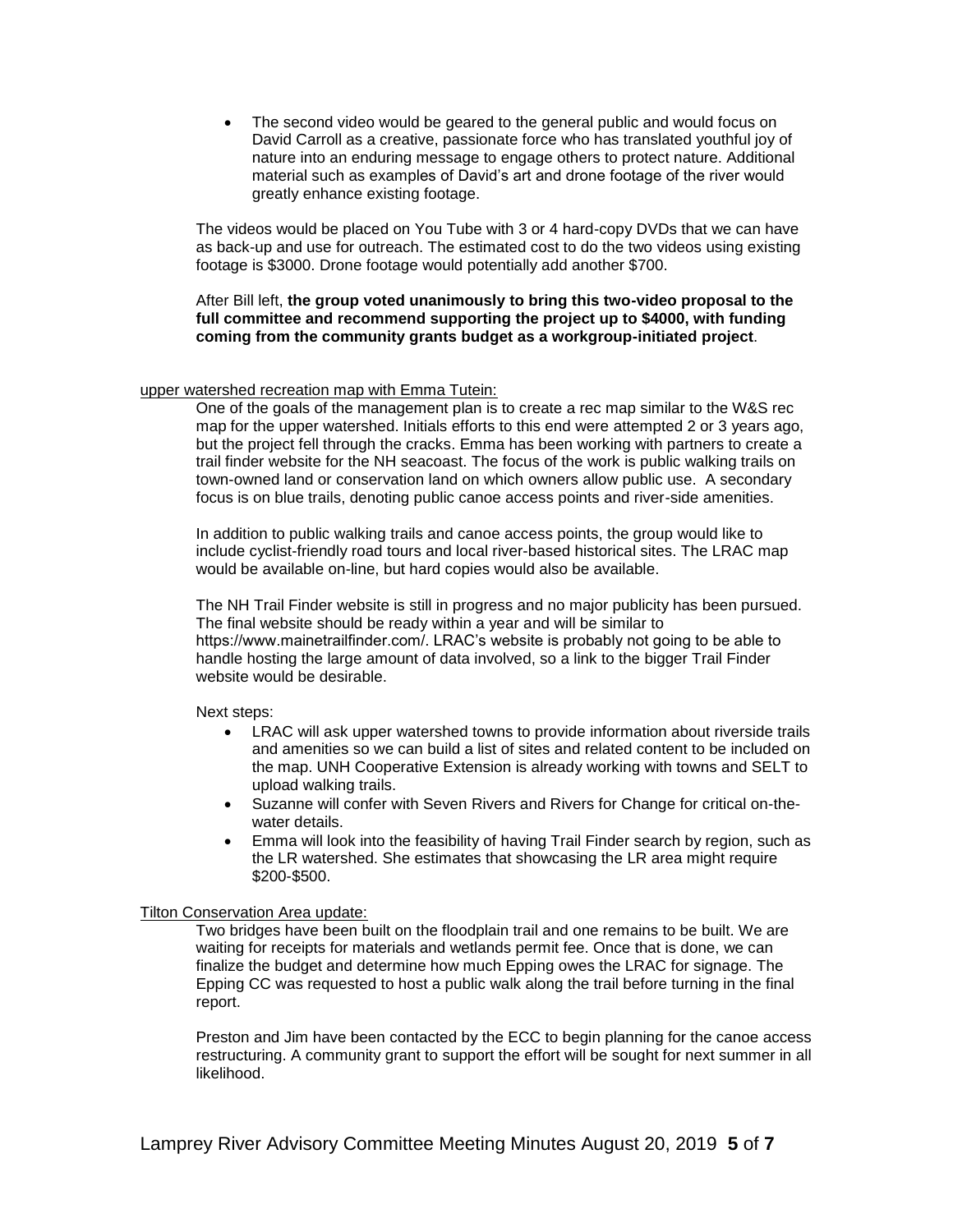#### Thompson Forest kiosk:

Dick and Ellen will be on site next week to take photos. Dick shared some nice photos from his recent walk there. The problem of walkers not turning around at the vista point and creating a new trail along the river does not seem to have been addressed with any new signs.

#### Splash and Dash update:

Newmarket is trying hard to turn a profit, but participation is still low. The Exeter Chamber of Commerce would like to partner with Newmarket next year.

#### new office:

Cris, Mary Ann, and Suzanne visited The Loft in downtown Newmarket. For \$300/month, we would have a small, private office space and use of communal meeting/work areas, a small private conference room, free off-street parking, and a kitchenette. The office is on the first floor, just off one of the larger meeting areas. To get supplies in and out, we would need to move bulky furniture over hardwood floors. The space is located just off and below Main Street, with no obvious visibility for through traffic or pedestrians. Signage at the street focuses on The Loft, not its tenants. The space will be available in November.

A suggestion was made to consider renting a storage unit, as the office is basically too small for anything other than storage and nobody actually works at the office. The group members agreed by consensus that meeting at the Safety Complex was fine. Rates for a 10 x 10 space at two local storage facilities ranged from \$95 to \$120 per month.

The group recommended further investigation and having more LRAC reps visit alternatives.

### water quality meters:

Dick purchased two inexpensive hand-held meters that indicate pH, turbidity, specific conductance, and temperature. We have no idea how accurate they are, so LRWA water testers will be asked to try them against the VRAP-sanctioned equipment.

#### tidal eco-paddle August 17:

Experts on oyster restoration, eelgrass mapping, and water quality and legal issues have been recruited. Suzanne will cover anadromous fish and dam issues. Publicity has gone out through town e-news and Nature Groupie. Seven Rivers will provide safety, paddling instruction, and rentals for those who need a boat.

### community grant funding status:

The FY 2019 budgeted \$19,000 and the FY 2020 budget has \$15,000. If we subtract pending commitments and a likely grant for the canoe access at Tilton for next summer, we have \$10,300 available. If we subtract \$4000 for the David Carroll videos, we'll have about \$6,300.

### antique fishing gear:

No update was available.

#### microplastic pollution:

Kitty noted that microplastics are a growing concern. The Coastal Research Volunteers have protocols and equipment that they use on NH beaches. Suzanne will see if they can do some quick baseline samples along the river.